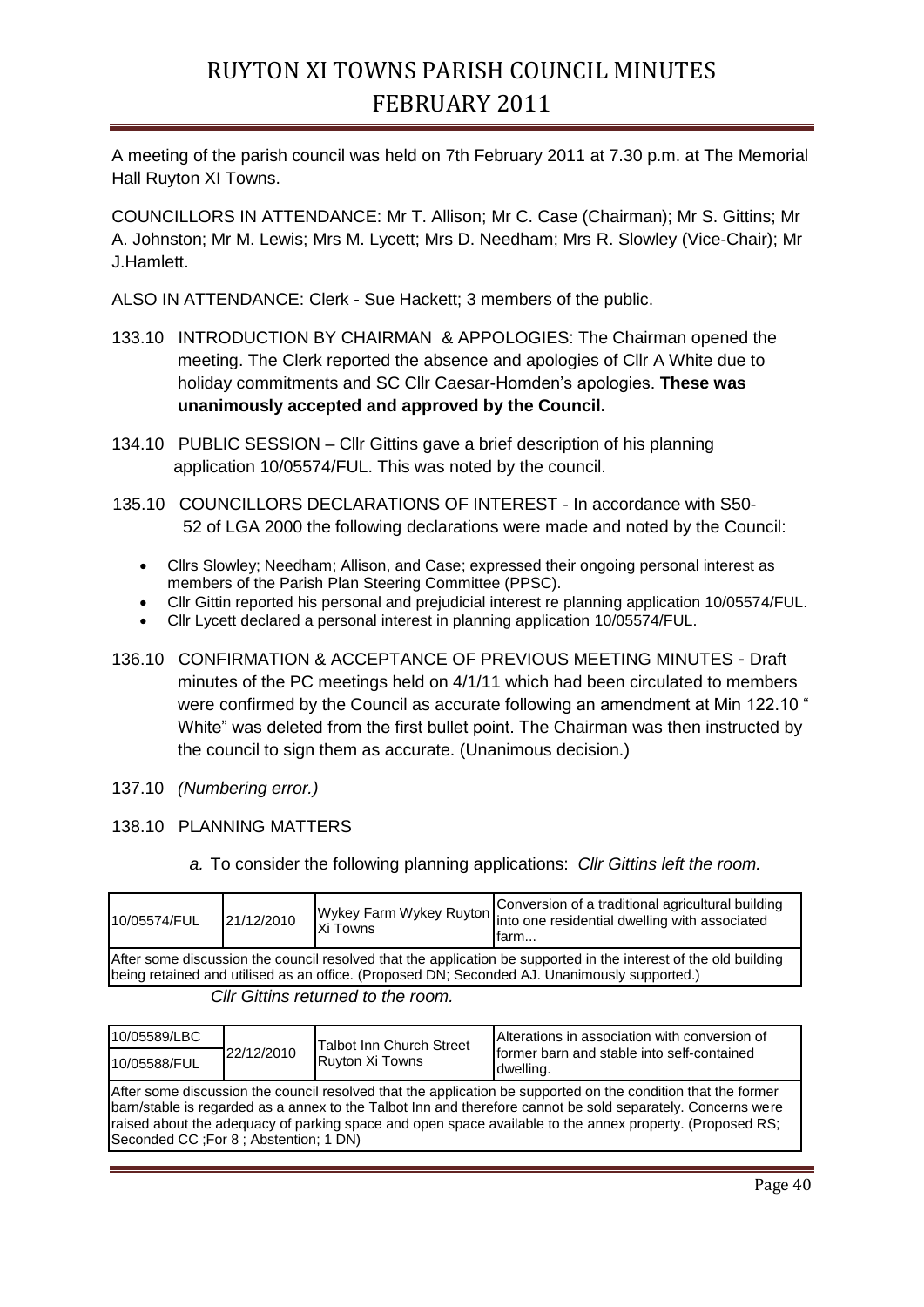b.The Chairman reported on the SC Planning Committee meeting on 1-2-11 where the Wigmarsh planning application had he presumed been considered. It was noted that the application had been granted with conditions.

|                                                  |  | Land North East Of<br>10/05407/HRM 08/12/2010 08/12/2010 Hanley Hall Elbridge<br>Ruyton Xi Towns | To remove 106 metres of<br>hedgerow to combine two small<br>fields                                                                 | Grant<br>Hedgerow<br>Removal |
|--------------------------------------------------|--|--------------------------------------------------------------------------------------------------|------------------------------------------------------------------------------------------------------------------------------------|------------------------------|
| 10/04143/OUT 23/09/2010 01/10/2010 And Coldstore |  | Pentons Haulage<br>School Road                                                                   | Renewal of planning permission<br>reference 05/13752/OUT                                                                           | Pending<br>Consideration     |
| 10/04056/OUT 20/09/2010 20/09/2010               |  | Startlewood<br>Lane Ruyton Xi<br>Towns                                                           | Renewal of extant Planning<br>Cottages Startlewood Permission Ref: 07/15169 for<br>outline application for the<br>erection of a th | Permission<br>Granted        |
|                                                  |  | Purton Villa Church<br>10/03995/OUT 14/09/2010 14/09/2010 Street Ruyton Xi<br>Towns              | Outline application for the<br>erection of three dwellings                                                                         | Pending<br>Consideration     |

c. The following SC planning decisions notified to the parish council were noted:

d. Severn Trent Plant - Ruyton XI Towns. Cllr Gittins gave an update and stated he was awaiting a further response from Severn Trent.

## 139.10 CONSULTATIONS:

a. SC Draft Supplementary Planning Document (SPD) on the Type & Affordability of Housing - Cllr Slowley summarised the main points of the policy. The council considered the policy and agreed to respond as follows:

**That overall it met many of the needs of the parish which are reflected in the parish plan and was an improvement on previous planning policy however insufficient emphasis was placed on encouraging smaller low cost market housing for older people and starter homes.** (Proposed: CC; Seconded: RS carried by the majority; DN abstained.)

- b. SC Draft SPD (Part 1); Draft Developer Contributions; Draft Charging Schedule for Community Infrastructure Levy - The Chairman stated that the policies are quite involved and should be read by councillors before the council can give an informed response. The Clerk circulated a summary of the policies and stated that the detailed policy could be found on SC planning website. It was agreed that the policies were to be considered at the March and April council meetings.
- c. SC Charter Council agreed to defer decision to the next meeting.
- d. NHS Community Services NHS Trust Consultation & the reconfiguration of the Shrewsbury and Telford Hospital services consultation - Cllr Slowley and Cllr Needham provided a report which was circulated. After some discussion it was agreed that individual responses would be made. (Proposed CC; Seconded TA; unanimously supported.)
- e. Transport Bus Consultation Cllr Allison provided a verbal report and the council unanimously agreed to make the following comments: Concessionary Passes not to be used until after 9.30 a.m. - The parish council unanimously supported the need for SC to introduce an exception to the rule where by a wait exceeding 1.5hours would be treated as an